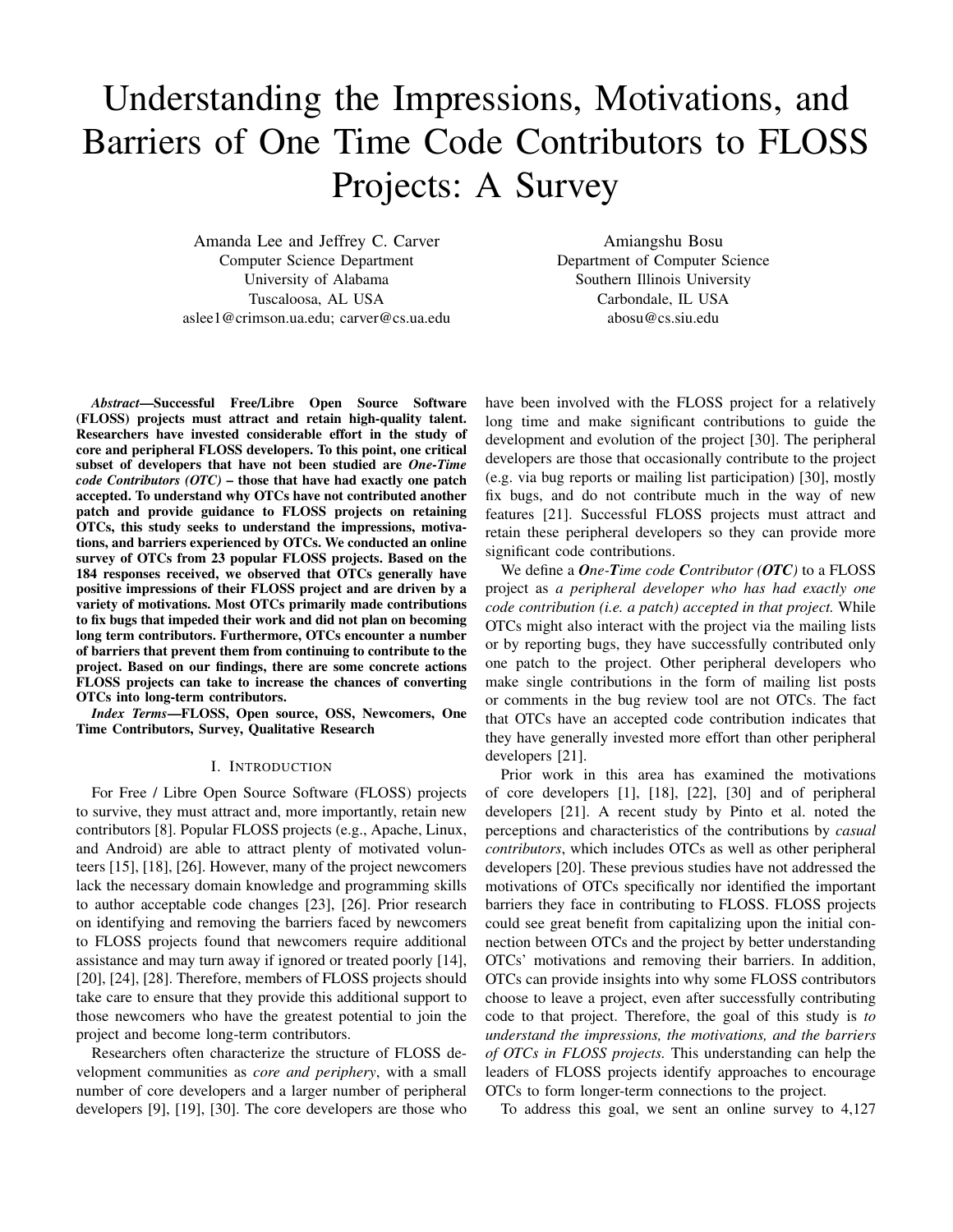OTCs gathered via mining the code review repositories of 23 popular FLOSS projects. The survey received 184 responses from OTCs. Multiple coders systematically analyzed the openended responses using an Open Coding approach to understand the perceptions of OTCs during their interaction with the FLOSS project. The coding process consistently achieved high inter-rater reliability.

The primary contributions of this study are:

- A better understanding of OTCs' impressions, motivations, and barriers.
- Identification of a particular set of FLOSS participants that require more attention.
- Concrete recommendations to FLOSS projects regarding how to retain OTCs.

The rest of the paper is organized as follows. Section II describes the research questions. Section III describes the research methodology. Section IV characterizes the study participants. Section V provides the results. Section VI discusses the implications of the results. Section VII addresses the threats to validity. Finally, Section VIII concludes the paper.

## II. RESEARCH QUESTIONS

This section discusses related work and expands the overall research goal into four more specific research questions which, in turn, drive the survey design.

## *A. Impressions*

While FLOSS peripheral and core developers have different roles and functions, they frequently interact with each other, though usually virtually. Specifically, peripheral and core developers often have a high degree of communication [1]. These interactions provide the opportunity for these developers to form impressions of each other. A common type of interaction is for peripheral developers to identify bugs that core developers then fix [21]. The relationship between core and peripheral developers is a symbiotic one [22]. Core developers depend on peripheral developers to find the bugs. Peripheral developers depend on core developers to fix those bugs.

These types of interactions suggest that developers' impressions of each other can be vital to whether a peripheral member continues to contribute to the project. If a peripheral developer dislikes project members or if she is treated rudely by them, she is less likely to remain with the project [3], [24]. Moreover, a good impression of a project can motivate a potential contributor to make her first contribution [26]. Extrapolating these observations to OTCs suggests that OTCs' impressions may be a key factor in continued participation. To better understand the types of impressions OTCs have of their project, the first research question is:

*RQ1: What kind of impressions do One-Time Contributors form about their fellow contributors?*

## *B. Motivation*

Various FLOSS contributors may have different motivations for participating in a FLOSS project. Understanding

these motivations can provide additional insights to FLOSS projects that wish to attract additional participants. One way to categorize the motivations is need-based – *need code for work or home or need to give back to the community* vs. hobbyists [22]. A slight expansion of this dichotomy divides need-based contributors into those whose needs are employment-based – *need the code for work or are paid to contribute*, need-based – *use the software personally*, or reciprocation-based – *have a desire to give back to the community* [18]. Those who are hobbyists may be motivated either by the desire to improve their skills [18] or because they are already quite skilled and enjoy participating in such projects [22]. While peripheral developers can be hobbyists, peripheral developers are usually need-based contributors [21].

Another perspective from which researchers view motivation is intrinsic – *driven to contribute by something internal* vs. extrinsic – *driven to contribute by something external*. Most peripheral developers are extrinsically motivated. Specific extrinsic motivations include personal or work use, being paid by an employer, an increase in personal reputation, or the desire for a new feature. The lone intrinsic motivation common among peripheral developers is a sense of reciprocity, which is either a desire to give back and foster future contributors or a perceived social obligation to the project [18], [21], [22].

Therefore, OTCs might be expected to share attributes with other peripheral, need-based contributors, and perhaps be motivated by the same goals, such as fixing bugs or enhancing personal reputation. With a greater understanding of OTCs' motivations, FLOSS communities will be better informed on how to retain them, and potentially other peripheral developers, in the project longer. This observation leads to the second research question:

*RQ2: What motivations drive One-Time Contributors to contribute?*

# *C. Barriers*

The process of joining a FLOSS project can be daunting. Developers have to understand the submission process, interpret semi-automated rejection messages, and handle other difficulties. Researchers have studied this process to identify the barriers commonly faced by individuals who wish to become project members. Steinmacher et al. identified 48 barriers faced by developers when making their first contribution to a FLOSS project. These barriers include: being ignored, trouble deciphering the source code, finding a bug, and even the process of submitting the contribution [24]. Several of these contribution barriers were corroborated in other studies, such as being ignored [17], finding a bug [27], and developing tests for the patch [29].

Difficulties can also arise from from dealing with the project's often proprietary environment and a lack of knowledge of the project's programming language [14], [26], [29]. The project's infrastructure can also pose a barrier. Newcomers will not have much knowledge of how the project is set up, or might choose to fix what turns out to be a larger or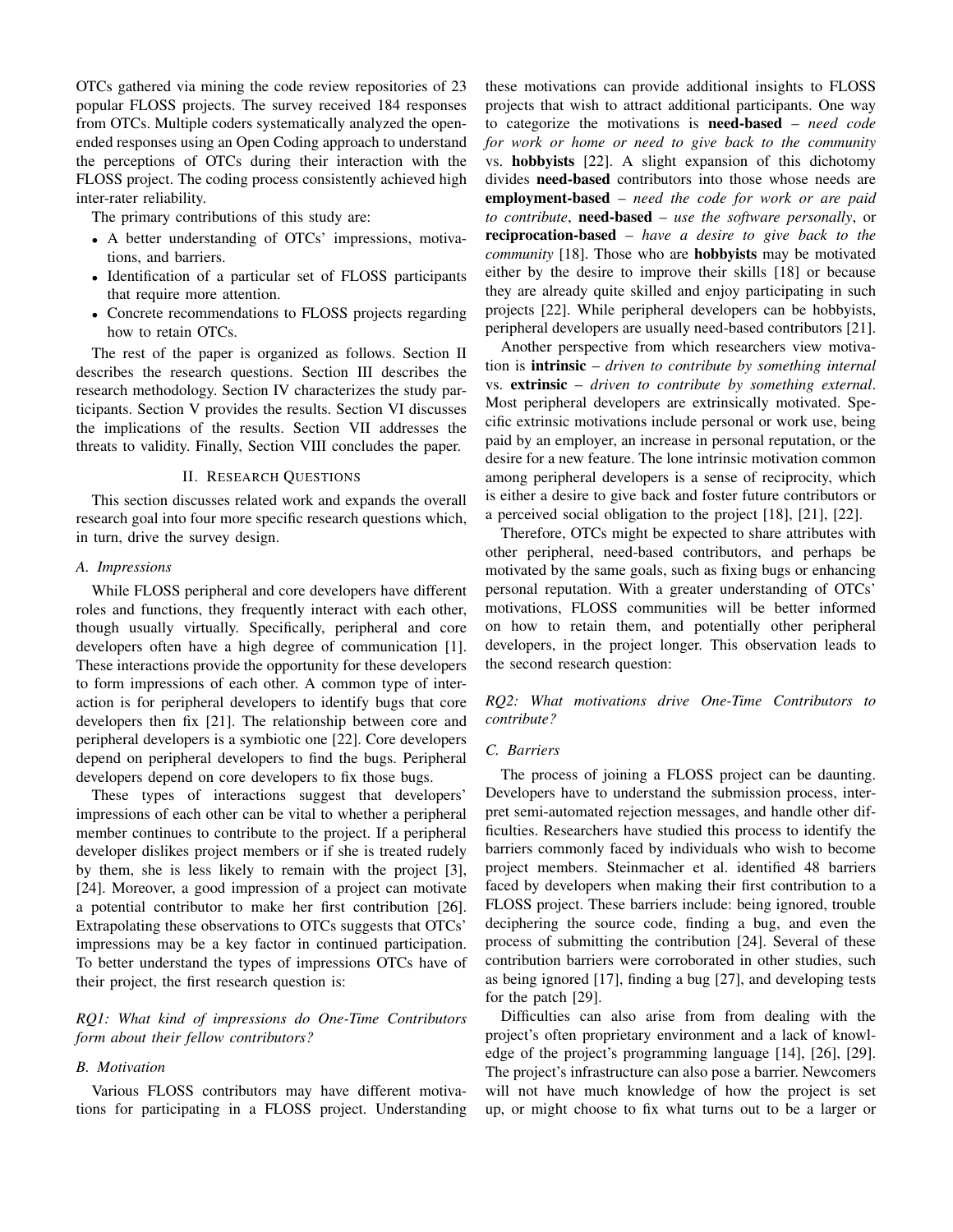more difficult issue than they anticipated. Both the process of coding a patch and the process of submitting a patch can pose barriers [26].

In addition, projects typically do not make these barriers known to potential contributors. Specifically, newcomers have to learn the social structure of the project and the organization of the codebase on their own [10].

We can consider an OTC to be a successful newcomer because they have already had a code contribution accepted into the project's codebase. These OTCs likely faced some of the same barriers described above, but somehow overcame them to be successful. How the OTCs view these barriers is important information that can help FLOSS projects who wish to convert OTCs into longer-term contributors. Therefore, the third research question is:

# *RQ3: What barriers do One-Time Contributors face which prevent them from continuing to contribute?*

Conversely, there may be times when an OTC's lack of further contribution is not due to any specific barriers. Zhou and Mockus found that a newcomer's personal motivation significantly affected the chance that s/he stayed with the project for many patches [31]. The natural cycle for most FLOSS developers, whether core or periphery, is to leave the project within a year of joining [22]. It may be that OTCs simply leave the project earlier than other developers. If OTCs are not motivated to submit additional patches, or find it natural to leave after a single patch, there is little that projects can do to retain these developers. Projects should not focus any additional resources on attempting to recruit them. Therefore, the fourth research question is:

*RQ4: If no barriers stand in the way of One-Time Contributors, why do they choose to leave after a single patch?*

## III. METHODOLOGY

Based on the four research questions, which are geared towards gathering the opinions of members of a population, and the fact that there is little prior research about OTCs, we chose a survey as our research approach. Using the research questions and prior results about peripheral developers in general as a guide, we constructed a survey containing qualitative and quantitative questions. The remainder of this section describes the survey design, the participant selection criteria, pilot testing, data collection, and qualitative data analysis.

# *A. Survey*

Our goal in designing the survey was to keep it as short as possible, while still gathering all of the relevant information. For the current paper, we only consider a subset of the survey questions. Table I lists each survey question included in this paper, the research question that motivated its inclusion, and the answer choices provided. Note that questions indicated with a 'D,' rather than a 'RQ#' were included to gather demographics about the respondents. For the questions that were open-ended, there are no specified answer choices. Several of the questions were inspired by previous surveys [3], [24].

## *B. Participant Selection*

In a previous study about peer impressions in code review [6], we mined data from 23 popular FLOSS projects that used the Gerrit code review tool. This dataset was ideal for reuse in the current study for the following reasons:

- The projects were diverse, including participants with varied backgrounds, interests, and goals.
- The projects were all mature, with hundreds of developers and products available for download.
- The projects required every submitted patch to undergo mandatory peer code review, requiring each OTC to interact with project members at least once to get the patch accepted.
- The projects' repositories contain details about each patch, including the email address of the submitter.

We analyzed this dataset to identify participants who had only one successful code contribution to a given project. This analysis identified 4,587 individuals. Following a process similar to Bird et al.'s [2], we manually audited this list to ensure that it contained only people who were truly OTCs. We performed identity matching to eliminate anyone who had multiple accounts and had patches accepted from more than one account. To improve the validity of our sample, if we were uncertain whether a person had multiple accounts, we eliminated them. Our study stood to suffer more from mistakenly including people who were not OTCs than from mistakenly excluding someone who was an OTC. In the rare case where the same individual was an OTC in multiple projects, we kept them in the study because they were still an OTC in each project. This process resulted in 4,127 unique individuals that were candidates for the survey.

## *C. Pilot Survey*

To help ensure the validity of the survey, we asked Computer Science professors and graduate students with experience in FLOSS and experience in survey design to review the survey to ensure the questions were clear and complete. The feedback only suggested minor edits. The changes we made include: changing a question from allowing only a single-answer to allowing multiple answers, changing the granularity of the sliding bars, and clarifying the wording of some questions.

#### *D. Data Collection*

We sent each of the 4,127 OTCs in our database a personalized email identifying the project with which the OTC was connected with a link to the survey. Approximately 600 of those emails bounced, leaving at most 3,500 potential participants, assuming all other emails actually reached their intended recipient. From the 350 that started the survey, 187 completed it. We only analyzed the responses from those that completed the survey and answered at least one qualitative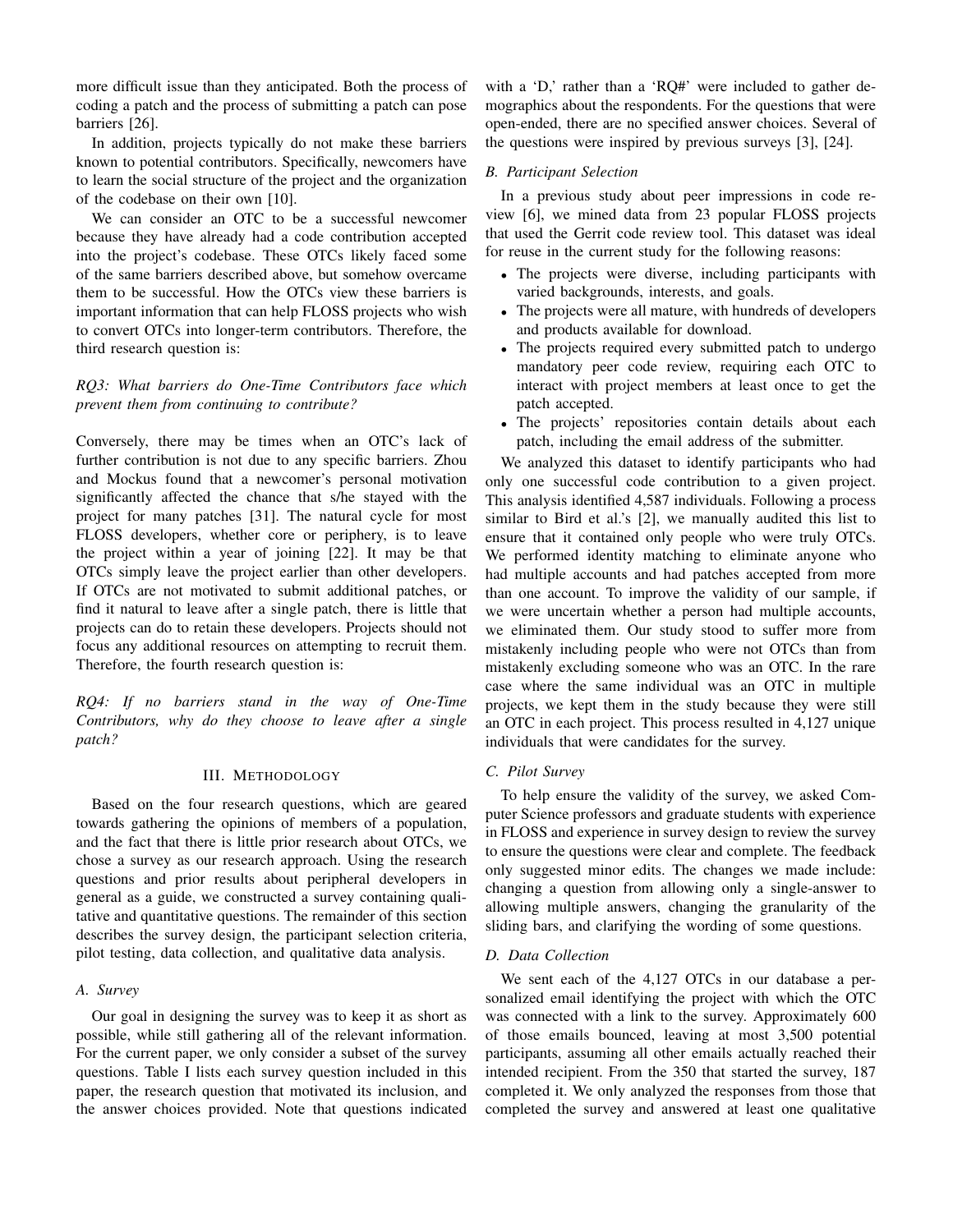TABLE I SURVEY QUESTIONS

| #                | $\mathbf{R}\mathbf{Q}^*$ | <b>Question Text</b>                                                                                         | <b>Answer Choices</b>                                                                                                                                                                                                                                  |
|------------------|--------------------------|--------------------------------------------------------------------------------------------------------------|--------------------------------------------------------------------------------------------------------------------------------------------------------------------------------------------------------------------------------------------------------|
| $\overline{Q1}$  | D                        | Have you contributed to other FLOSS projects?                                                                | [ $yes, no$ ]                                                                                                                                                                                                                                          |
| Q2               | D                        | How many other FLOSS projects have you contributed to?                                                       | [#]                                                                                                                                                                                                                                                    |
| $\overline{Q}$ 3 | D                        | Estimate the total number of patches you have contributed to all FLOSS projects                              | [#]                                                                                                                                                                                                                                                    |
| Q <sub>4</sub>   | D                        | What is your highest level of experience in the field of software development/engineering?                   | [none, hobbyist, student, professional]                                                                                                                                                                                                                |
|                  |                          | $Q$ 5, $Q$ 6, and $Q$ 7 only appeared based on the answer to $Q$ 5                                           |                                                                                                                                                                                                                                                        |
| Q <sub>5</sub>   | D                        | What type of student are you currently?                                                                      | [high school; undergrad college, studying CS<br>or related; undergrad college, studying unre-<br>lated; grad school, studying CS or related; grad<br>school, studying unrelated; grad school, study-<br>ing unrelated with undergrad in CS or related] |
| Q6               | D                        | How many years have you been employed as a software engineer/developer?                                      | $[1-3, 4-6, 7-9, 10+]$                                                                                                                                                                                                                                 |
| Q7               | D                        | How would you describe your level of software engineering/development ability?                               | [high school, took some in college, took some<br>in grad school, retired professional, learned at<br>job, self taught]                                                                                                                                 |
| Q8               | D                        | Do you interact with the project outside of the code reviews? If so, how?                                    | [mailing]<br>list.<br>review<br>database.<br>code<br>forum/message board, rss feed, bug repository,<br>other, I do not interact outside of code reviews]                                                                                               |
| Q <sub>9</sub>   | RQ1                      | What was your initial impression of the other project members?                                               |                                                                                                                                                                                                                                                        |
| Q10              |                          | RQ1 What did you think of the other project members' code review responses?                                  | [sliding bar, $1-7$ ]                                                                                                                                                                                                                                  |
| Q11              | RO2                      | What motivated you to contribute your patch?                                                                 |                                                                                                                                                                                                                                                        |
| Q12              | D                        | Are you, or were you, being paid to contribute to this project?                                              | [yes, no]                                                                                                                                                                                                                                              |
| Q13              | D                        | OPTIONAL: Please list the company that paid you to contribute. Feel free to leave blank.                     |                                                                                                                                                                                                                                                        |
| Q14              |                          | RQ3 How difficult was it to create and submit patches, compared to your previous experiences with            | [2 sliding bars, 1-7, one labeled creation, one                                                                                                                                                                                                        |
|                  |                          | FLOSS?                                                                                                       | labeled submission]                                                                                                                                                                                                                                    |
| O15              |                          | RQ3 Was patch creation or submission hard enough you would not do it again?                                  | [ves, no]                                                                                                                                                                                                                                              |
| Q16              |                          | RQ3 Was patch creation or submission the difficult one, or were both? What was most difficult about<br>them? |                                                                                                                                                                                                                                                        |
| O <sub>17</sub>  |                          | RO3, Were there any barriers or reasons that kept you from continuing to contribute? If so, please           |                                                                                                                                                                                                                                                        |
|                  | RO4                      | list them below.                                                                                             |                                                                                                                                                                                                                                                        |

*\*numbers refer to the research question that motivated the inclusion of the survey question, 'D' refers to demographic questions*

question. We had to exclude 13 respondents because they did not qualify as OTCs (i.e. their patch had been rejected instead of accepted), leaving 174 responses for analysis. As the qualitative questions were optional, some respondents did not provide answers to all of those questions. In this case, we were still able to analyze their responses to the qualitative questions they did answer to gain insight into the respective research questions.

#### *E. Qualitative Analysis Process*

For the open-ended questions, we did not have an existing set of codes from which to begin, due to the novelty of the topic. To prevent any initial biasing of the results, we used an Open Coding approach to let the coding scheme emerge during the analysis [13], [25]. Because we were using open coding, we chose to perform the coding in three phases, checking for consistency after each phase. We used Nvivo<sup>1</sup> to support the coding process. At each phase, we computed Cohen's kappa [7] to measure the level of inter-rater reliability in the coding process.

First, each author independently coded the first 30 responses to each question. As a result, each author developed his/her own set of codes to describe the themes that emerged. After meeting to discuss the resulting codes and agreeing upon a consistent coding scheme, each author recoded the first 30 responses using those codes. The resulting kappa value was

<sup>1</sup>Nvivo http://www.qsrinternational.com/nvivo-product

0.3792. The authors met and resolved all discrepancies and gained a better understanding of the coding scheme. Second, to check the consistency of understanding of the coding scheme, each author independently coded the next 50 responses, only adding new codes when necessary. The resulting kappa for these 50 responses was 0.7669. Again, the authors met to compare results and resolve any discrepancies. Finally, because the coding scheme was now well-understood, each author independently coded the remainder of the responses. The resulting kappa for the remaining responses was 0.7767. The authors met again to resolve any discrepancies. In the end, all authors agreed on all codings<sup>2</sup> Once we completed the coding process, we transferred the data into SPSS<sup>3</sup> for further analysis along with the quantitative data.

While there is no universally accepted 'good' kappa, values of .75 and up are generally recognized as exceptional scores [11], [16]. The first kappa was low because the two coders were still finalizing the coding scheme. Conversely, the last two kappa values, which cover the bulk of the data, fell into the exceptional range. This high level of inter-rater reliability result indicates that the coding scheme is valid and consistently describes the data.

#### IV. DEMOGRAPHICS

To provide context for the results described in Section V, this section characterizes the projects from which the re-

<sup>&</sup>lt;sup>2</sup>Full coding scheme: http://carver.cs.ua.edu/Data/2017/ICSE\_2017/

<sup>3</sup>http://www.ibm.com/analytics/us/en/technology/spss/spss.html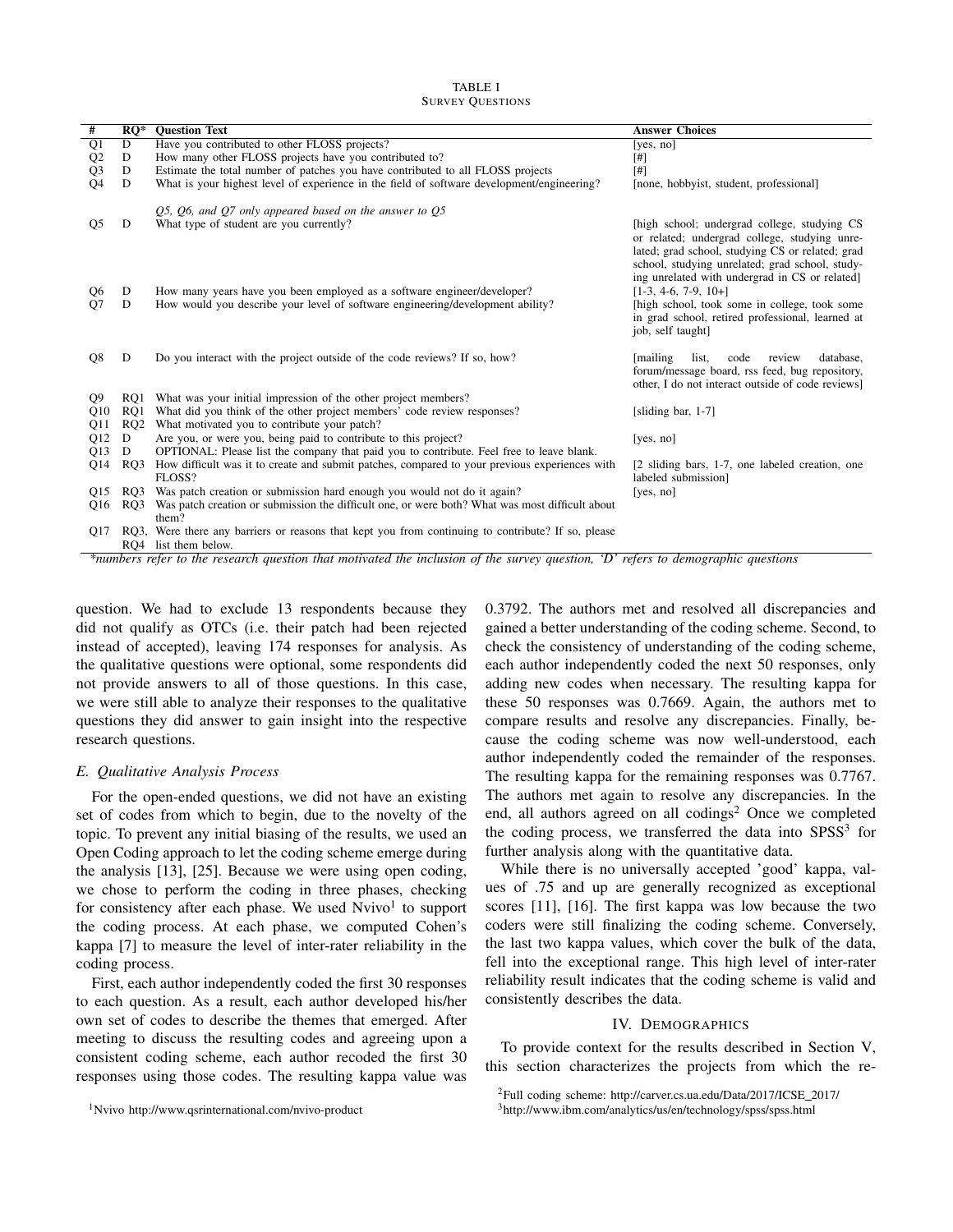spondents were drawn, the level of experience of the survey respondents (both in Computer Science, generally, and in FLOSS, specifically), whether the respondents were paid to contribute, and the types of interactions the respondents had with the project.

Among the 23 projects from which we solicited survey responses, including Android, Qt, Cyanogen, Gerrithub, AOKP, Openstack, and Wikimedia, the percentage of OTCs ranges from 0.05% to 4% of the total project contributors. The average across all projects is 0.6%. While this percentage may seem small, due to the size of many of these FLOSS projects even a small percentage can represent several hundred contributors. In fact, one project has over 1000 OTCs.

The majority of the respondents were highly experienced in computer science, with at least some work experience in the field. The distribution of the respondents' experience is:

- Professionals 81%, almost  $1/2$  of whom have more than 10 years experience;
- Students 10%, almost 3/4 of whom are studying computer science or a related field;
- Hobbyists  $8\%$ ;
- None  $1\%$ .

Regarding FLOSS experience, the respondents exhibit a wide range of experience. Some have very little experience; others have very extensive experience. Approximately 1/2 have contributed to five or fewer FLOSS projects, with the other half contributing to more than five FLOSS projects. A small number, 6%, contributed to only one FLOSS project. Of those who contributed to other projects,

- 28% contributed 1 10 total patches;
- 28% contributed 10 100 total patches;
- 24% contributed 100 999 patches; and
- 20% contributed  $> 1000$  patches.

In many cases, FLOSS contributors are paid by an employer to make contributions. Often the employer's reliance upon the FLOSS project provides the incentive for them to pay employees to contribute. In our sample, only 26% of the respondents were paid to contribute to their respective FLOSS project. This percentage is lower than observed in other FLOSS studies [3], [18], [22]. One reason for this lower percentage could be that because these contributors are paid by an employer, they are likely to make multiple contributions, so they will not remain OTCs for long.

As all the FLOSS projects we surveyed practice mandatory code review, each of the OTCs interacted with the project via the code review tool, Gerrit. Overall, the respondents had a significantly positive impression of the code review process (one sample t-test  $p < .01$ ). In addition, most respondents, 77%, interacted with the project outside of the code review process. These interactions occurred most commonly in the bug repository or the project mailing list, though they also interacted through forums, message boards, and RSS feeds. Several respondents indicated the use of multiple methods of interactions. Overall, these respondents seem to be wellconnected to the projects for which they are OTCs.



Fig. 1. Overall Impressions of OTCs about Project Members

Overall, these demographics show that the survey respondents were generally experienced in software development, experienced in contributing to FLOSS projects, and active in interacting with the project in addition to patch submission. It is unlikely that a lack of understanding of FLOSS or a lack of development experience led to respondents remaining OTCs. Because they were generally engaged with the projects through additional means of interacting, there must be other reasons why these respondents did not make other successful code contributions. Therefore, this set of respondents should provide valuable insights for the goals of this study.

## V. RESULTS

This discussion of the results is organized around the four research questions posed in Section II.

# *A. RQ1: What kind of impressions do One-Time Contributors have about their fellow contributors?*

The answer to this research question came from survey question Q9 (see Table I). Because each response might contain more than one impression, we coded each impression separately. After coding each impression, we assigned each response to one of four high-level categories. *Positive* responses were those where all the impressions in the response were positive. Likewise, *negative* responses were those where all the impressions in the response were negative. *Neutral* responses were those that were either truly neutral or those where there was both a positive and a negative impression in the response. *Other* responses were those that were unintelligible or did not truly answer the question.

As Figure 1 shows, the overall tone of 2/3 of those that responded was positive. This trend suggests that OTCs are not dissuaded from further participation due to a poor impression of the FLOSS project or its members. The remainder of this section describes the results based on the specific impressions given by the respondents, rather than the overall tone. That is, if a *neutral* response has both a positive impression and a negative impression, we considered each impression separately under their respective analyses.

*1) Positive Impressions:* Respondents overwhelmingly had a positive impression of the FLOSS project and community members. Figure 2 shows the distribution of the impressions among the specific positive responses given. Note that total is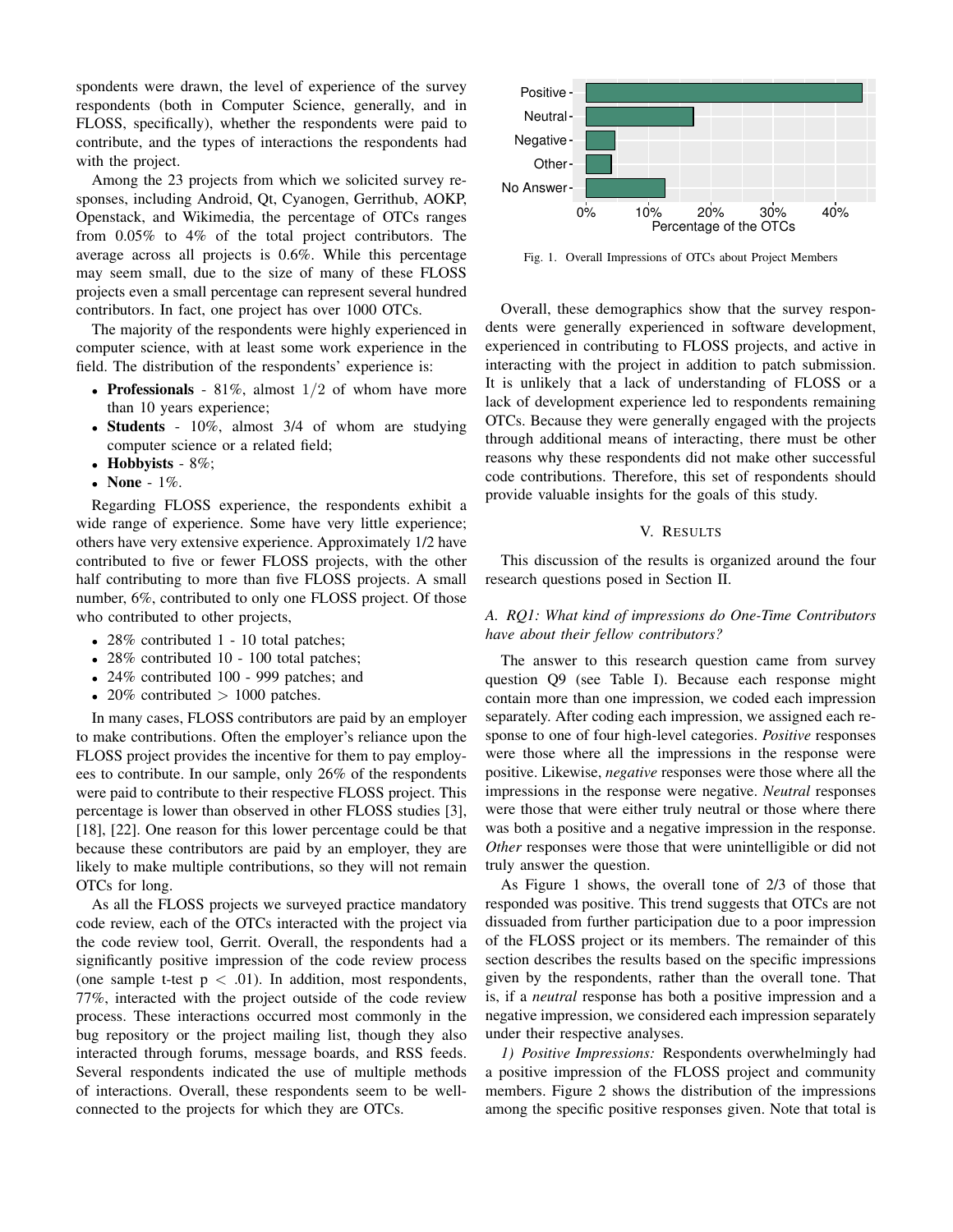

Fig. 2. OTCs' Detailed Positive Impressions of Project Members

greater than 100% respondents because may have listed more than one impression in their answer.

"*Passionate experts; helpful; straight to the point; responsive*," is a representative quote of the positive responses. The positive impressions were very glowing, and often included more than one praise. OTCs with positive impressions were impressed by the skills of the project members and considered them as *"... experts on what they do."*.

Just over 1/4 of the OTCs found the project members *"very helpful and friendly."* For example, they were helping the OTCs '*'... in polishing the patch and make it conform the project"* or *"... answer even the simplest questions."* Although the project members were willing to assist the OTCs, they remained professional during their communications. For example, when accepting patches they were *"... demanding perfection, for the good of the project."* Many of the OTCs with positive impressions also found the project members *responsive* as they were providing *"great response to questions."*

*2) Negative Impressions:* Accounting for a very small percentage of the responses, Figure 3 shows the distribution of the specific negative impressions identified by the respondents. As opposed to the positive responses, these responses tended to be very negative. The respondents appeared to be greatly displeased with the project or something specific about the project. "*Slow to respond, arrogant, bureaucratic*," as a contributor commented.

In general, the unresponsiveness of the project members was a major source of negative impressions. For example some of the project members *".. did not post timely updates to submitted issues."* However, many of the OTCs also acknowledged that they were busy, *"possibly overworked"*, and did not have "*much time to try to include features from outside people*."

A few of the OTCs found the project members to be unfriendly or not helpful as they *"like to use jargon & killing new ideas"* or *"tend to not let others share their expertise."* As experts in their fields, a few project members became arrogant and were acting "*a little elitist*."

*3) Skill vs. Responsiveness:* Combining the top responses for the positive impressions with the top responses for the negative impressions provides some additional insight. Based on the positive responses, OTCs look up to fellow project members because of their perceived skill, friendliness, helpful-



Fig. 3. OTCs' Detailed Negative Impressions of Project Members

ness, or responsiveness. From the negative responses, OTCs had poor impressions about project members who were too busy to interact with them or were unresponsive. The overall sentiment of these responses is that OTCs have a more positive view of the project when the project members are skilled and pay attention to them.

However, the most common positive impression was skilled, which is not related to attentiveness. Half of the respondents who expressed this sentiment were focused purely on the project member's skill level, without any additional comments. Even though they are only contributing to the project once, OTCs value project members whom they perceive as skilled.

Despite this, the responses showed that in some cases skilled project members were less than responsive. A comment from one respondent was, "*highly experienced... not super helpful. But I don't blame them because everyone is busy and they have no obligation to 'mentor' me.*" The responses seemed to indicate some type of inverse relationship between skill and responsiveness, with project members who were more skilled being less likely to be responsive. One respondent commented, "*High level of expertise...not too responsive if their expertise is really high but better if it is not that much*." In other words, OTCs could tell that the project members who were skilled were also difficult to communicate with, at least in part due to their level of skill and tendency to look down on the OTCs. This view was indicated by approximately 25% of the respondents who indicated that the project members were highly skilled.

Conversely, just over 25% of the respondents who indicated that project members were highly skilled also found them to be responsive. This view is characterized by the following comment, "*Extremely talented individuals and highly responsive*." This view indicates that there does not have to be an inverse relationship between skill and responsiveness. Overall, the respondents that held this view were more pleased with their fellow project members, with fewer negative comments in their responses. Therefore, we can conclude that skill alone is not sufficient for imparting a positive impression. Project members also have to be responsive to OTCs if they want to increase the chances of a positive impression.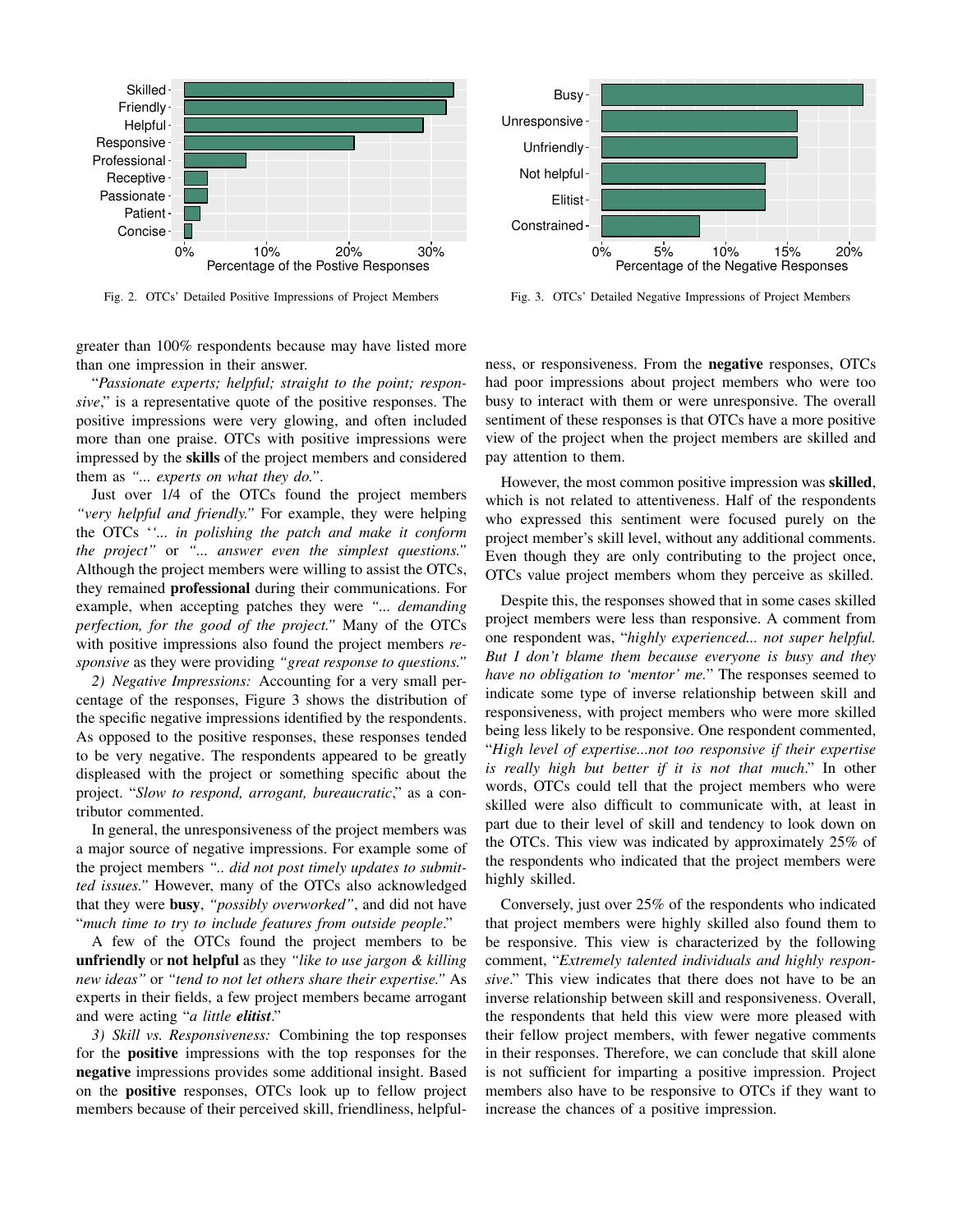

Fig. 4. Motivations Driving OTCs to Submit Code Changes

# *B. RQ2: What motivations drive One-Time Contributors to contribute?*

The answers to this research question came from survey question Q11. The coding of the data resulted in the distribution shown in Figure 4. The reminder of this section examines each of the top four answers in more detail (note that the **Other** category is a catch-all for one-off responses that did not fit in other categories, therefore we do not discuss it in detail).

*1) Fix a Bug:* The most common motivation for an OTC was the desire to fix a bug that was interfering with their personal needs or their employer's needs. Most respondents had little more to say than, "*Trying to resolve an issue directly affecting me.*" Simply put, because they were bothered by a bug, they fixed it to remove the problem.

Respondents who gave this motivation are potentially less likely to become long-term contributors. To better understand how this motivation might have impacted the overall results, we performed a secondary analysis. We compare the respondents who mentioned the fix bug motivation to those respondents who mentioned other motivations.

The relative distribution of motivations after removing fix bug is similar to the distribution in Figure 4 (which has all respondents). Despite the fact that respondents could express multiple motivations, the overall distribution does not change when removing the fix bug response. This observation suggests that those with the fix bug motivation typically had no additional motivation for submitting their patch.

While there was little difference in the frequency of encountering barriers (discussed in Section V-C), we did observe some differences between those with the fix bug motivation and the other respondents. Compared with the other respondents, those with the fix bug motivation had less experience and communicated through fewer channels.

Overall, OTCs who expressed the fix bug motivation appear to be less invested in the project than OTCs who had other motivations. An individual's motivation and level of investment in a project can significantly affect their chances of becoming a core contributor [31], therefore the FLOSS community should focus their efforts on those OTCs whose code contributions were motivated by reasons other than simply fixing a bug.

*2) Share with Community:* The desire to give back to the community, otherwise known as *reciprocity*, was the second most common motivation for OTCs. These OTCs appear to be more community-minded and contributed code to prevent other users from encountering the same bug they faced. According to one respondent, they contributed "*[t]o better the software, and to benefit other people*." Even though OTCs only successfully contributed code to the project one time, they made the contribution for the good of the project or out of a sense of obligation to the project. That the reciprocal culture in FLOSS projects extends all the way to the OTCs speaks to the strength of the FLOSS culture.

*3) Employer:* The third most common motivation for OTCs was work or an employer. Rather than being paid by their employer to contribute to the FLOSS project, many OTCs reported that they contributed the patch to the FLOSS project to fix a bug or ease the use of some software or tool they needed for work. Two representative quotes from respondents are: "*[w]e used the software as part of our build process and the patch fixed a bug that was causing us a great deal of trouble,*" and "*[f]ixing a bug that caused problems for my company's products.*"

Other respondents reported that their motivation was to reduce internal maintenance for their employer. Two representative quotes from respondents are: "*[f]ixing them would simplify upmerging*" and "*integrating it into the mainline Android, means less work for us in the future.*" By contributing the patch, the respondent made his own job easier by outsourcing patch maintenance to the FLOSS project.

*4) Add New Feature:* The fourth most common motivation was a desire to add a new feature to the product. Some OTCs contributed a feature for their own benefit or because they required it themselves. One respondent contributed because of "*[b]ugs I ran into or missing functionality I needed*." Other respondents wanted to help other contributors as well as themselves. According to one respondent, s/he contributed to "*[i]mplement functionality needed by us... beneficial also to others without having to maintain a patch in our downstream fork.*" These respondents were motivated by the desire to have their code included in and maintained by the project, both so that they would not have to personally maintain it and to help out other contributors who might require the same functionality. Note that these responses also were coded into the share with community category.

# *C. RQ3: What barriers do One-Time Contributors face which prevent them from continuing to contribute?*

The overall results for this question came from survey Q17. Figure 5 shows the distribution of responses. Just under half of those that responded (47%) indicated that they faced one or more barriers that prevented them from making additional contributions to their respective FLOSS projects. Slightly fewer respondents indicated that they did not face a barrier. The remaining were ambiguous or unintelligible, and therefore could not be placed in either group.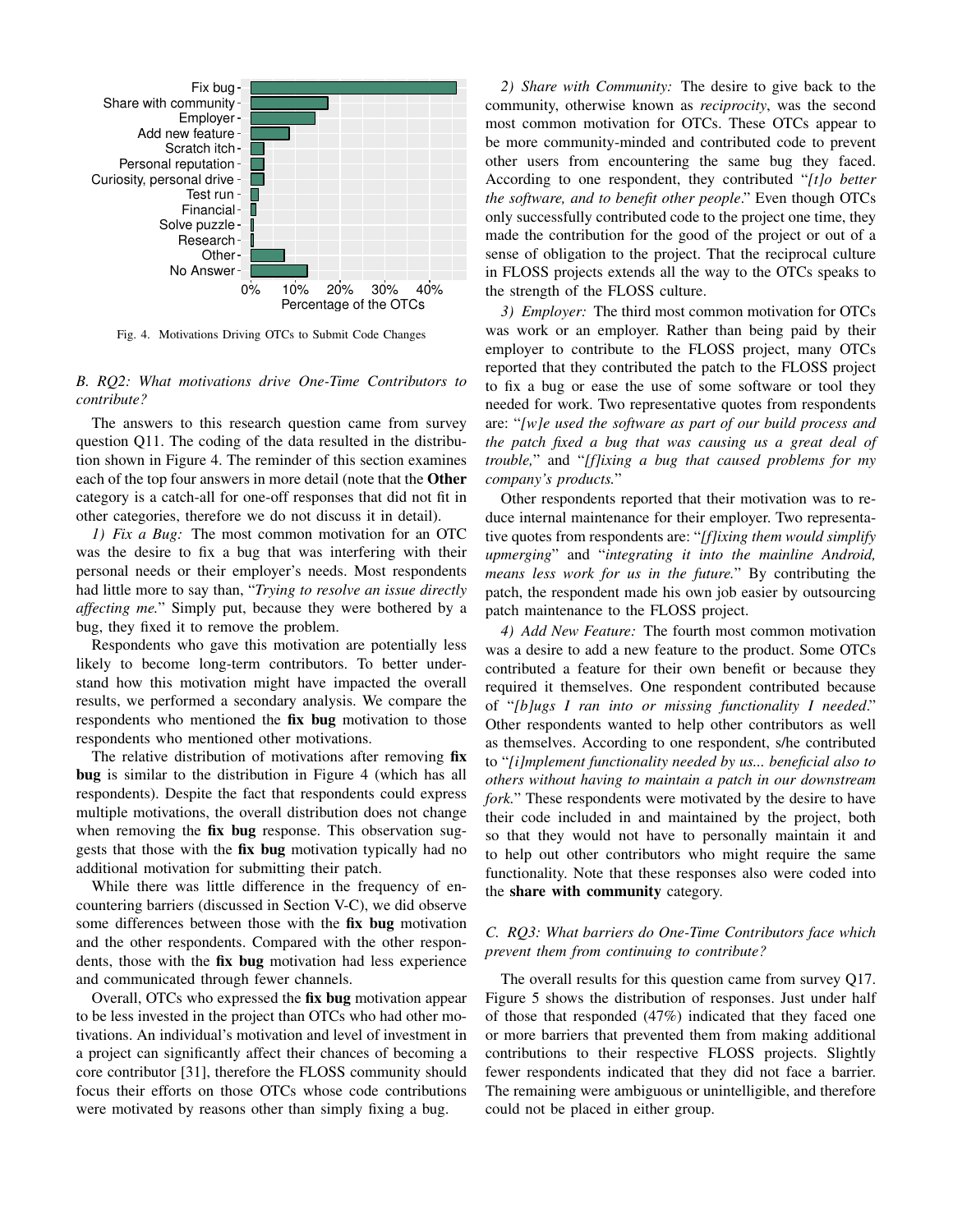

Fig. 5. Whether OTCs Experience Barriers



Fig. 6. Specific Barriers Faced by OTCs

If respondents answered 'yes' to survey Q17, s/he had the opportunity to describe the barriers s/he faced. Figure 6 shows the distribution of the responses to this question. The reminder of this section analyzes each of those responses in more detail.

*1) Time:* The most common barrier faced by OTCs was time. These respondents did not have time to contribute additional code to the project, so they left. Respondents gave various explanations of how the lack of time impacted them. Many respondents did not provide any explanation beyond the simple answer of "*[t]ime.*" Other respondents focused on the length of the review process. One respondent indicated that the "*extremely slow turnaround time on review/resolution of bug reports*" is what prevented them from submitting subsequent code. Other respondents had other duties from their employer with left no time for further code contributions. One respondent indicated that s/he had a "*very busy full time job not related to project.*" Still other respondents indicated a "*lack of time needed to further familiarize myself with the codebase and the project in general.*" While it might seem difficult for FLOSS projects to encourage these respondents make additional code contributions, some of the reasons given for the time barrier could be addressed. For example, projects could strive to provide a quicker turnaround on patch reviews, especially for new contributors.

*2) Process:* The most common complaint about the process was that the submission process was too long or too complex. In addition, some respondents considered the code review process to be too complex or lengthy, particularly for submitting a simple code contribution. As one respondent put it, "*[l]earning the process seemed like more work than actually creating the patch...*" In these cases, the respondents found the process so arduous and lengthy that it was not worth it to stay with the project and learn the process.

Additional insight provided by the responses to survey questions Q15 showed that a relatively small number of respondents (15%) indicated that the patch creation or patch submission process was difficult enough to deter them from participating further in the project. Among these respondents, the answer to survey question Q16 showed that patch submission was more difficult than patch creation. While this barrier represents a small fraction of the respondents, it does provide some potential guidance for FLOSS projects who wish to attract more participants. If projects could ease the patch submission process, then they could remove one of the barriers that keeps contributors from continuing.

*3) Entry Difficulties:* These barriers barriers mostly concerned difficulty with understanding the project. Specific concerns about the project that discouraged further participation included: Unfamiliar project management schemes, lengthy "Help" pages, and complex, poorly documented code. Some respondents expressed frustration with the process of getting themselves ready to contribute. As one noted, "*[i]n general, it took a long time to get a current build running, then the effort from getting the change accepted was more.*"

Other respondents faced difficulties locating the bug they chose to fix within the codebase. These respondents focused mostly on the complexity of the code surrounding the bug and the difficulties in understanding the codebase in general, including the documentation. As one commented, "*extremely time consuming because... require (sic) good understanding of very large codebase*." Easing the entry process and annotating or better documenting code would lower the barriers to contributing for these respondents.

*4) Lack Knowledge:* Many of the respondents expressing this view indicated that they were not familiar with the programming language, the bug was above their skill level, or they were not a programmer knowledgeable enough about the code to contribute again. Similar to a concern expressed by those with entry difficulties, a few respondents indicated that the code was difficult to understand or that they did not have the specific knowledge to fix the bugs. In general, these respondents simply did not have the knowledge or experience to write code at the level required by the project. As one respondent commented, "*mainly I am not a programmer... anything more complex and my coding skills wouldnt have been up for the job*." These respondents contributed what they could, and could not contribute any more.

# *D. RQ4: If no barriers stand in the way of One-Time Contributors, why do they choose to leave after a single patch?*

While it is expected that some OTCs have no desire to become long-term contributors, their reasons can still be of interest. Figure 7 shows the distribution of responses given by those whose departure from the project was not the result of any specific barrier (Q17). "Nothing else to contribute" means the respondent had nothing else to add to the project, but would contribute again if they identified something in the future. "Employer" means the respondent contributed as part of their work, but the employer did not need them to make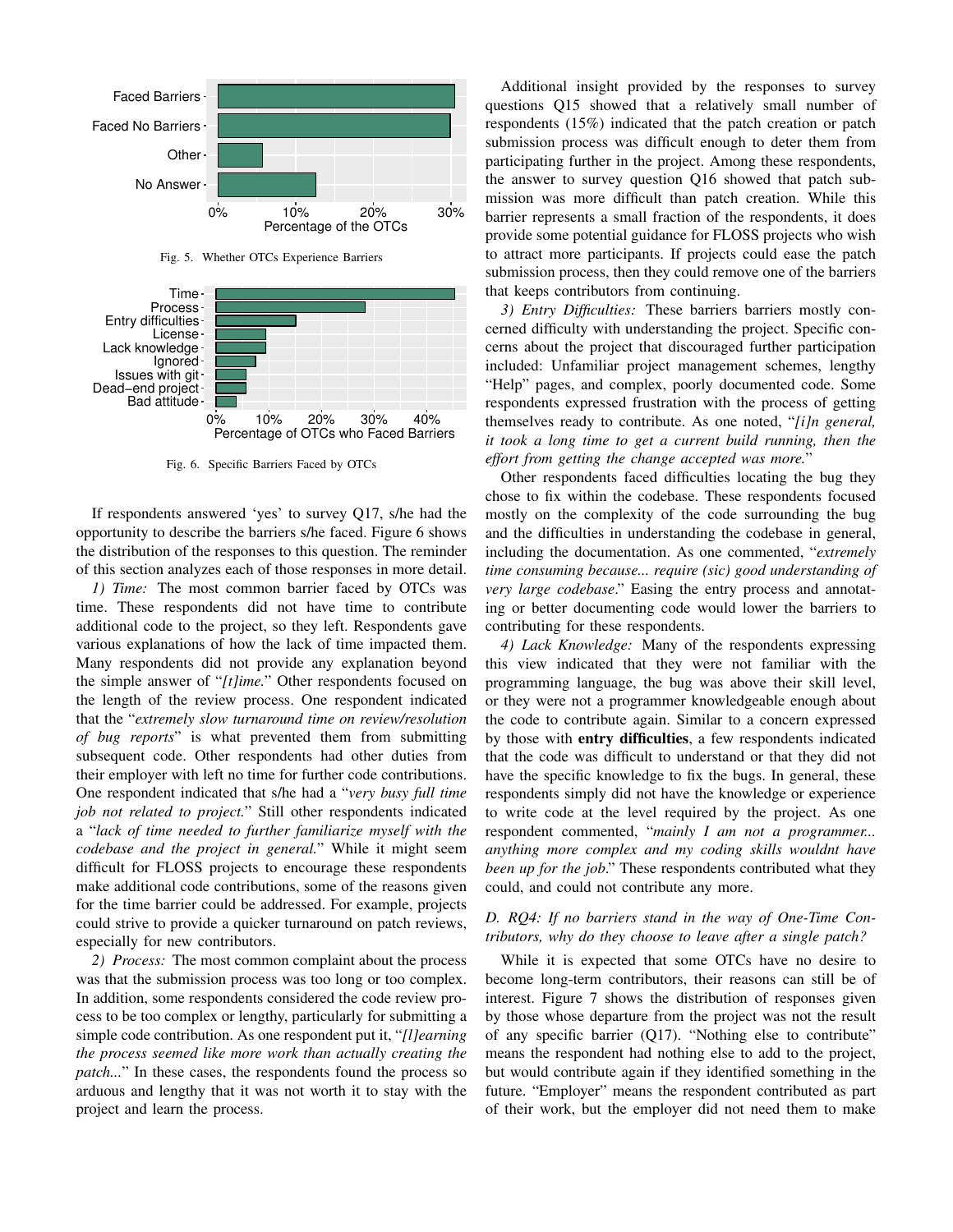

Fig. 7. Non-Barriers Preventing OTCs From Further Code Contributions

additional contributions. "No intent" represents respondents who specifically said they never had any intent to become a contributor. "Don't use product" covers respondents who stopped contributing because they no longer use the FLOSS project. Finally, "fixed bug" represent those who only contributed to fix a specific bug they identified.

Overall, these respondents fixed the problem they saw and moved on to other things. As one of the respondents put it, "*[t]he main reason I haven't contributed more is that it already has what I need and I don't see anything else that needs to be added for my use case*." The project had a bug that was impacting the respondent. The respondent fixed the bug. Having fixed it, the respondent did not have any desire or motivation to contribute anything else to this project.

## VI. DISCUSSION

This section discusses the results presented in the previous section and compares those results with results from previous studies to distinguish OTCs from other peripheral developers.

#### *A. Impressions*

Prior studies suggest that peripheral developers may be dissuaded from a project if they form negative impressions of project members [3], [24]. However, we found that most of the OTCs were not scared off by negative impressions. Instead, they largely hold positive impressions of the project members. Only a few of the respondents had negative impressions due to the lack of responsiveness. But these respondents acknowledged that the projects were underresourced and the members probably did not have time to respond to outsiders.

#### *B. Motivations*

Aside from reciprocity, all motivations discovered in this study were need-based or extrinsic motivations [18], focused on how the project could benefit the respondent. Reciprocity, the only common intrinsic motivation, is not a fun/enjoymentbased intrinsic motivation usually found in hobbyists. Rather, it is an obligation/community-based intrinsic motivation. Similar to other peripheral developers, OTCs were motivated most commonly by extrinsic motivations or community-oriented motivations [21]. In Pinto et. al's study of the casual contributors, the top ranked motivation was "scratching an itch" (i.e.,

fixing issues that were blocking a developer) [20]. Although, OTCs are a subset of the casual contributors, we also found "fixing a bug" as the top motivations for the OTCs. OTCs' motivations are more similar to need-based contributors than to hobbyist contributors; they contribute primarily for their own needs or out of a sense of obligation to give back to the community. The demographics of the OTCs provide an explanation for this result. In comparison with previous studies examining the demographics of the FLOSS developers [12], [15], OTCs are generally more experienced software developers and have made more contributions to other FLOSS projects.

In comparison with previous studies [3], [5], [18], our sample has fewer paid contributors. Paid contributors have little motivation to continue to contribute to a project unless their employer requires it. Several of the paid OTCs indicated that they would have continued if their job had required it. Almost half of those who reported being paid to contribute listed their employer as their primary motivation.

About a quarter of the respondents reported their employer being their primary motivation, and yet did not reply 'yes' when asked if they were being paid to contribute in Q12. For some, this is because they were working freelance. For others, they might have neglected to reply 'yes' because they contributed *because of* work, and not *for* work. As an example, if the software they used for work was broken or was missing a key feature, they might have fixed the bug or added the feature not for their employer, but because they had to use it for work. These respondents may not have perceived this work as being 'paid for,' as their employer did not directly ask them to contribute to a FLOSS project. Thus, their motivation was both their employer and the desire to fix a bug. The results support this observation. Fixing a bug was the second most common motivation among these contributors, at 30%.

There is little FLOSS projects can do to retain OTCs who contributed their code fully aware that they did not plan to become long-term participants. However, approximately 20% of the OTCs contributed code out of curiosity, for fun, for personal reputation, to solve puzzles, or to experience open source development. Yet they did not make a subsequent code contribution. These OTCs could be considered to be the ones mostly likely to be attracted to the project.

Examining these OTCs in more detail showed that 25% reported negative opinions of the project as a result of being neglected or the unresponsiveness of project members. This findings coincide with those of a prior study's findings that peripheral developers may have to wait 2-19 times more than the core members to get their patches accepted [4]. In addition, 27% of these OTCs indicated that they faced barriers related to the bureaucratic process, licensing terms, and time constraints.

# *C. Barriers*

While previous studies found evidence that newcomers were discouraged from joining a project due to being ignored [24], [31], our results showed a different pattern. Being ignored was one of the less common barriers reported by the OTCs, accounting for only 7% of responses. It is possible that many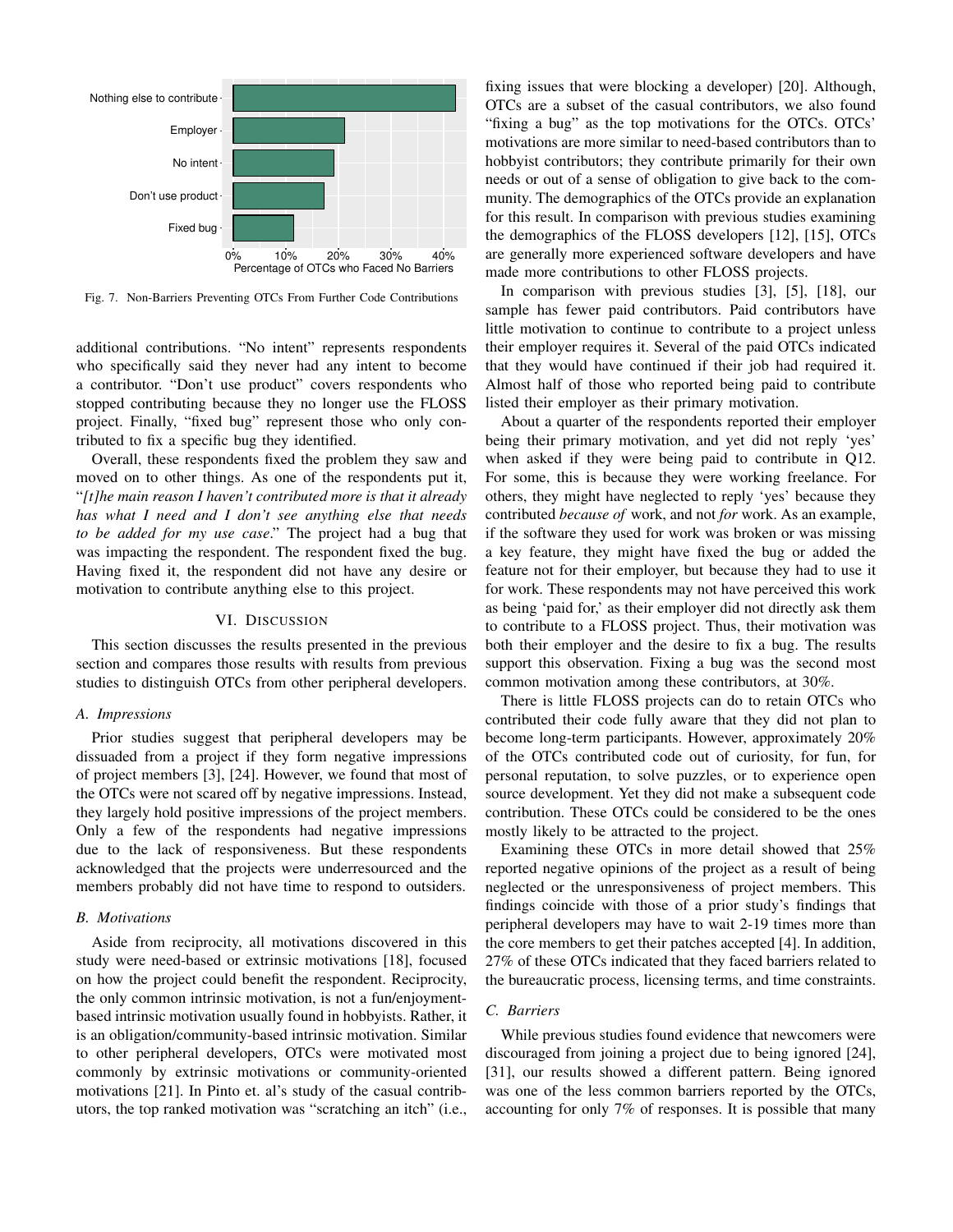OTCs never intended to become long-term contributors, so they had no problem with being ignored. Another possibility is that the projects we studied had a more complicated submission process, making the process a more important barrier.

Additionally, while previous studies showed that the process of identifying a bug to fix and writing or locating test files were difficult barriers faced by FLOSS newcomers [24], [29], none of the OTCs mentioned either as a barrier. As reported in Section V-B, most OTCs were motivated by the desire to fix a bug they personally faced in using the product and only began attempting to contribute after they found a bug. Rather than needing assistance to identify a bug, identifying one was the motivation to contribute in the first place. Instead of difficulties in identifying a bug or in writing tests, our respondents found more difficulties in the complexity of the patch submission process and in the slow turnaround time on code reviews.

Some OTCs did not report any specific problems. They simply had more motivation to leave than stay with the project. However, some contributors did stop contributing due to barriers. While the most common barrier was time (similar to Pinto et. al's study of casual contributors [20]), several other barriers stood in their way, some of which the projects can address. The patch submission process and difficulties with entering the project are both such barriers. It might be expected that newcomers would have difficulties with these steps. However, the survey respondents were relatively experienced in FLOSS projects. Since the respondents were familiar with FLOSS development, it is interesting that they found the process of dealing with the project difficult. Projects that wish to gain more OTCs should try to ease their patch-submission process and entry process, especially since even experienced FLOSS developers had trouble with these processes.

## VII. THREATS TO VALIDITY

This section describes the internal, external, and construct validity threats of the study.

## *A. Internal Threats*

In terms of *selection*, it is possible that some survey recipients were not actually OTCs because they contributed under another alias that we did not identify. A few survey recipients responded that we had incorrectly identified them as an OTC. However, based on the qualitative results and responses to open-ended questions, we do not find this threat to be significant and believe that the vast majority (if not all) of those who responded to the survey were OTCs. Another potential threat is the low response rate. If we calculate out of 3,500, then it is approximately 6%. We cannot be sure that all 3,500 emails actually reached a recipient; even so, the 184 responses we received provide a rich source of data to reveal the insights described in this paper.

### *B. External Threats*

The survey sample may not be representative of all OTCs across all FLOSS projects. The projects used in this study were primarily large, mature projects. The characteristics of OTCs in smaller projects may be different from those included in this study. However, many previous papers have focused on only large, mature projects [18], [21], [22], [30], [31] which gives this choice of using only large, mature projects some validity. Additionally, our results could suffer from a potential bias related to self-selection. The respondents who chose to participate may not be an accurate representation of all OTCs.

#### *C. Construct Threats*

It is always possible that survey respondents misunderstand the survey questions. To mitigate this threat, we conducted a pilot study with experts in FLOSS and survey design. We updated the survey based on the results. Additionally, the actual responses to the open-ended questions indicate that the respondents understood the intent of the questions.

## VIII. CONCLUSION

In this paper we defined a type of FLOSS developer that has not been studied, the OTC. We carefully identified 4,127 OTCs and surveyed them to understand their impressions, motivations, and barriers with regards to code contributions in FLOSS projects. The results show that OTCs are indeed distinct from the larger set of peripheral developers. OTCs have high software development experience. Most OTCs are also experienced in contributing to other FLOSS projects and are familiar with FLOSS development.

Interestingly, most OTCs did not have the prior motivation to become long-term contributors. Most of them simply fixed bugs that were impeding their work and wanted to share that fix with the community. Due to their experience and domain knowledge, they faced different barriers from those prior research identified as barriers newcomers faced. However, similar to other newcomers, many OTCs also formed negative impressions of the project due to lack of responsiveness. Yet many of them also understood that FLOSS project members were overworked and those negative impressions were not the primary reason for leaving the project.

However, some OTCs did leave the project because of negative impressions and barriers that FLOSS projects could address to improve the chances of retaining these OTCs. For example, a delayed response to a patch submission bothers many newcomers and OTCs. FLOSS projects should should have means to ensure timely feedback for newcomers. Finally, the patch submission process was difficult even for experienced developers like the OTCs. Therefore, FLOSS projects should provide better documentation to guide newcomers through the patch submission process.

#### ACKNOWLEDGMENT

This research is partially supported by the US National Science Foundation Grant No. 1322276. Any opinions expressed in this material are those of the authors and do not necessarily reflect the views of the National Science Foundation. We thank the respondents to our survey.